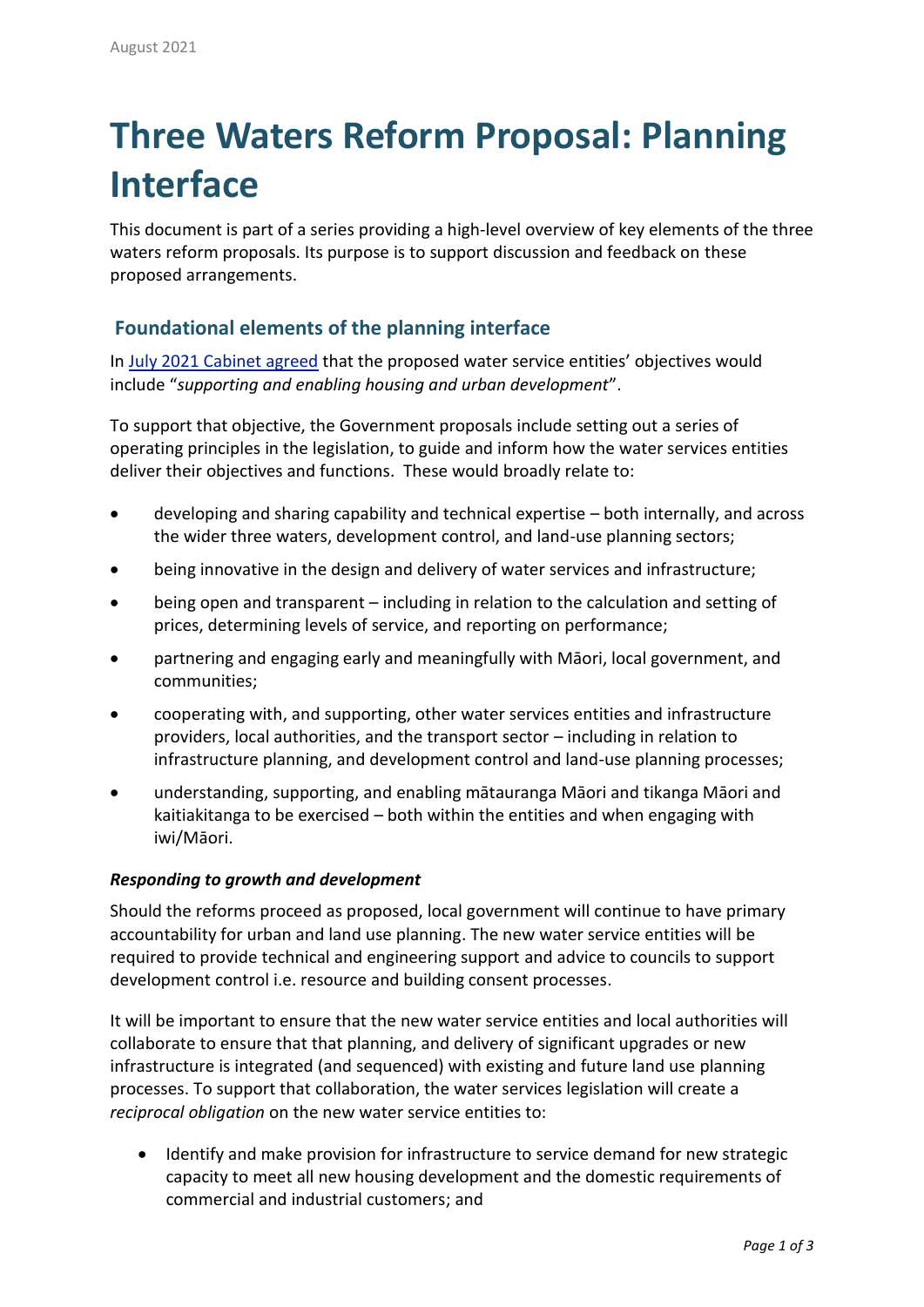l

• Ensure that those strategic assets are delivered in support of committed development so as to minimise the likelihood of redundant assets.

This reciprocal obligation is intended to ensure that water service entities will need to collaborate with urban and land use planning authorities, and other infrastructure providers, to ensure that the delivery of infrastructure is sequenced with and will support committed development.

These obligations will apply in the current planning framework, but we are working closely with the Ministry for the Environment to ensure that the proposed Strategic Planning Act can provide a framework for an integrated planning approach. While further work on this will be developed over the next 12 months in parallel with the resource management reforms, our current position is that when providing new infrastructure to support urban development, the entities will need to act consistently with proposed Regional Spatial Strategies.

#### *Responding to regulatory and planning requirements*

The proposed water service entities will operate within wider planning, regulatory system and reporting and accountability arrangements, including the current and future resource management system, the water quality regulatory regime administered by Taumata Arowai, and the proposed economic regulatory regime.

To support a coordinated approach across the planning and regulatory system the Department has proposed a range of mechanisms for discussion including:

- Requirement to identify and align interdependencies between regulatory strategies (and responses) and land use/growth planning through the prioritisation methodology applied by the water service entities;
- An expanded role for Taumata Arowai to support a more efficient catchment-based approach to development and delivery of infrastructure and services across the three waters system;
- A *Regulatory Charter<sup>1</sup>* to describe expectations and requirements on regulators to develop a collective view on longer term strategic priorities;
- A *Government Policy Statement for Three waters* to provide national direction to the new water entities, and more certainty to everyone operating in the three waters system or receiving services from the three waters system about the outcomes the new water service entities are expected to deliver.

<sup>1</sup> <https://www.mbie.govt.nz/cross-government-functions/regulatory-stewardship/regulatory-charters/>